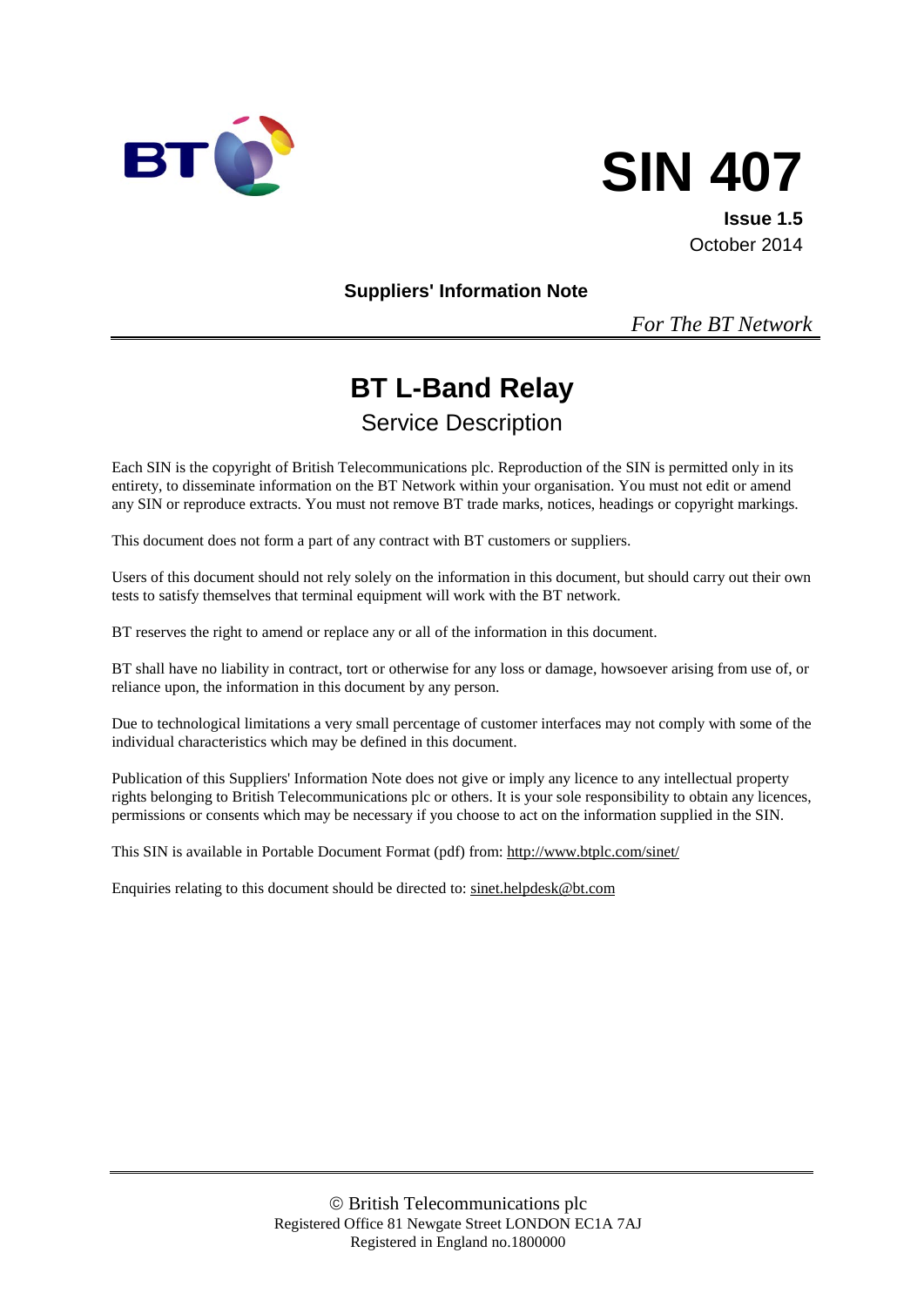# **CONTENTS**

| 2.                                             |  |  |
|------------------------------------------------|--|--|
| 3.                                             |  |  |
| 4.                                             |  |  |
| 4.1<br>4.2                                     |  |  |
| 5.                                             |  |  |
| 6.                                             |  |  |
|                                                |  |  |
| <b>FIGURES</b><br>FIGURE 1 SYSTEM DIAGRAM<br>3 |  |  |

## **TABLES**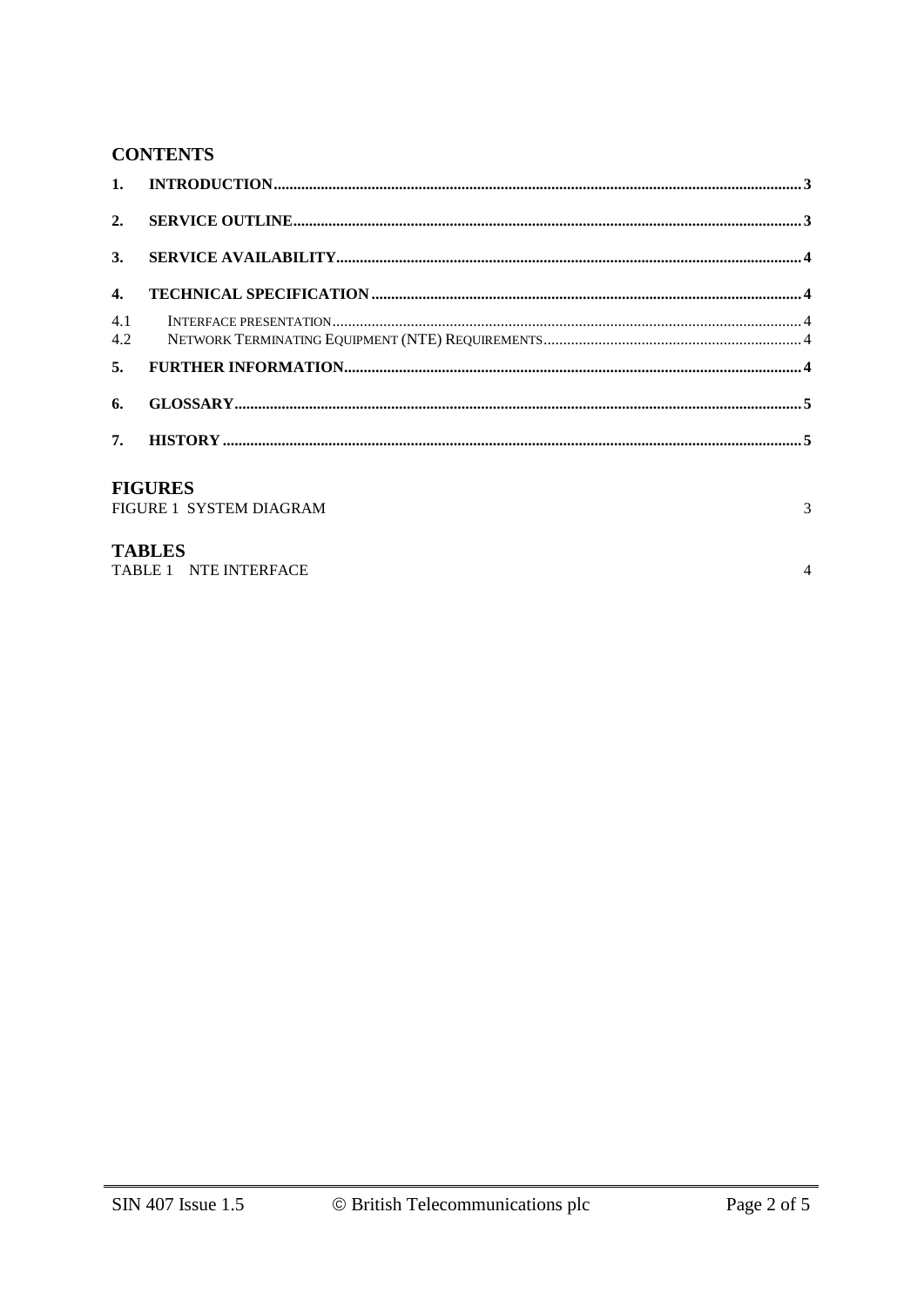# **1. Introduction**

This Suppliers Information Note (SIN) describes the BT L-Band Relay service and provides technical information for terminal equipment manufacturers, suppliers and developers.

# **2. Service outline**

The BT L-Band Relay service provides unidirectional transmission over optical fibre of signals in the frequency range commonly known as 'L-band'. The overall service is depicted in Figure 1.



**Figure 1 System Diagram** 

Signals are received from a satellite by means of a satellite dish located at a BT Exchange. A single electrical feed of signals contained within the L-band range of frequencies (one band, one polarity) is taken from the dish Low Noise Block (LNB). This is then split (if necessary depending on the number of customer sites served), and fed into an optical modulator, which will then transmit the signals via optical fibre to the customer site. At the customer site the Network Terminating Equipment (NTE), which contains an optical demodulator, converts the optical signals back to electrical. L-band frequency electrical signals are then presented to the customer for connection to their satellite receive equipment. Two identical outputs are provided for convenience. Network Management equipment at both the BT Exchange and customer site are used to remote monitor and manage the service, using analogue PSTN lines to relay the management data to the Service Management Centre at the BT Tower in London.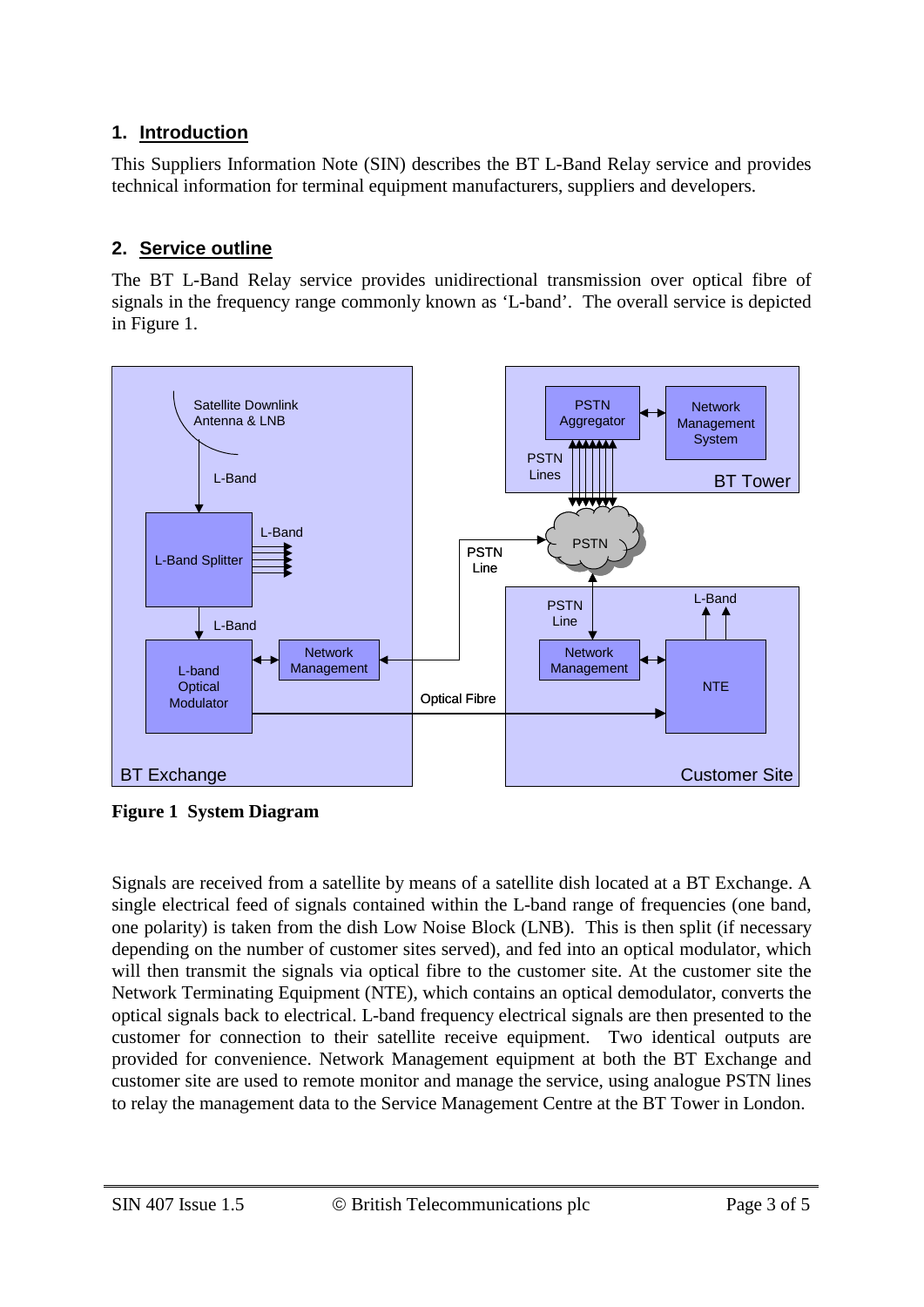# **3. Service availability**

The service is no longer available for new supply within BT's licensed area in the UK. The service provides a circuit between a customer site and a BT Exchange within a 10km radial distance. Which has had planning permission & way-leaves.

## **4. Technical specification**

#### **4.1 Interface presentation**

The following interface is provided by the Network Terminating Equipment (NTE):

| <b>Electrical presentation</b> | <b>Physical presentation</b> |
|--------------------------------|------------------------------|
| 950-2150MHz ('L-band')         | 75 ohm F-type female         |
| $-55$ to $-30$ dBm             |                              |

**Table 1 NTE Interface**

## **4.2 Network Terminating Equipment (NTE) Requirements**

The service requires the customer to provide accommodation (including space, power, security and environmental control) for the terminating equipment.

It is the customer's responsibility to provide a source of mains power for the NTE. One mains supply 13A AC socket, compliant to BS1363, is required no further than two metres away from the NTE location.

BT will require space at the Customer Premises to install the Network Terminating Equipment (NTE) and Network Management Unit (NMU). Both the NTE and NMU are designed to be wall-mounted, but may be accommodated on a flat shelf in a 19in cabinet if preferred. The two units must be no further than one metre apart. Cabinets and shelving should be provided by the customer. The NTE has dimensions [400W x 280H x 100D mm] and a mass of 6 kg, and the NMU has dimensions [120W x 240H x 75D mm] and a mass of  $4$  kg.

In addition, wall space will be required for a Fibre Termination box. This must be located within one metre of the NTE, and has dimensions [182W x 138H x 33D mm]. If a 19in cabinet location is specified, then BT will install a fibre tray instead of a fibre box. This is a standard 19in rackmount unit, 2RU in height, 300mm deep, with a mass of 2kg.

Finally, wall space will be required for a BT Telephone line box. This has dimensions [84W x 84H x 36D mm], and must be located no more than two metres from the NMU.

## **5. Further Information**